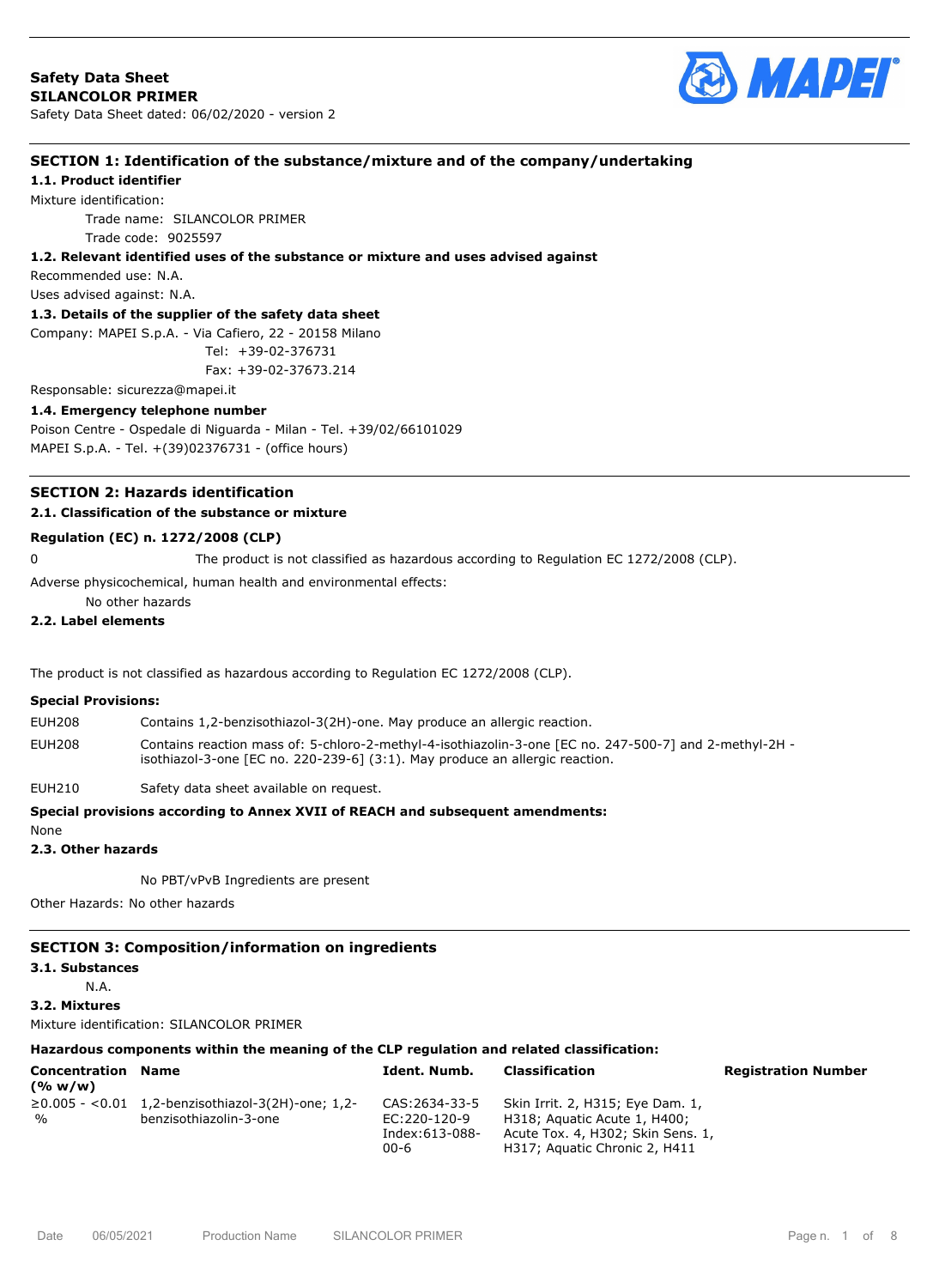| $0.0015\%$    | reaction mass of: 5-chloro-2-methyl-<br>4-isothiazolin-3-one [EC no. 247-500- EC:611-341-5<br>7] and 2-methyl-2H -isothiazol-3-one Index:613-167-<br>[EC no. 220-239-6] (3:1) | CAS: 55965-84-9<br>$00 - 5$    | Aguatic Acute 1, H400; Aguatic<br>Chronic 1, H410; Acute Tox. 3,<br>H301; Skin Corr. 1C, H314; Skin<br>Sens. 1A, H317; Acute Tox. 2,<br>H310; Acute Tox. 2, H330; Eye<br>Dam. 1, H318, M-Chronic: 100, M-<br>Acute: 100 |
|---------------|-------------------------------------------------------------------------------------------------------------------------------------------------------------------------------|--------------------------------|-------------------------------------------------------------------------------------------------------------------------------------------------------------------------------------------------------------------------|
| $< 0.0015 \%$ | 2-methyl-2H-isothiazol-3-one                                                                                                                                                  | CAS: 2682-20-4<br>EC:220-239-6 | Acute Tox. 3, H311; Acute Tox. 3,<br>H301; Eye Dam. 1, H318; Aguatic<br>Acute 1, H400; Aquatic Chronic 1,<br>H410; Acute Tox. 2, H330; Skin<br>Corr. 1B, H314; Skin Sens. 1A,<br>H317, M-Acute: 10                      |

# **SECTION 4: First aid measures**

## **4.1. Description of first aid measures**

In case of skin contact:

Wash with plenty of water and soap.

In case of eyes contact:

Wash immediately with water.

In case of Ingestion:

Do not induce vomiting, get medical attention showing the SDS and the hazard label.

In case of Inhalation:

Remove casualty to fresh air and keep warm and at rest.

# **4.2. Most important symptoms and effects, both acute and delayed**

N.A.

# **4.3. Indication of any immediate medical attention and special treatment needed**

Treatment: N.A.

(see paragraph 4.1)

#### **SECTION 5: Firefighting measures**

## **5.1. Extinguishing media**

Suitable extinguishing media:

Water.

#### Carbon dioxide (CO2).

Extinguishing media which must not be used for safety reasons: None in particular.

## **5.2. Special hazards arising from the substance or mixture**

Do not inhale explosion and combustion gases.

# **5.3. Advice for firefighters**

Use suitable breathing apparatus.

# **SECTION 6: Accidental release measures**

## **6.1. Personal precautions, protective equipment and emergency procedures**

Wear personal protection equipment.

Remove persons to safety.

# **6.2. Environmental precautions**

Do not allow to enter into soil/subsoil. Do not allow to enter into surface water or drains.

Limit leakages with earth or sand.

# **6.3. Methods and material for containment and cleaning up**

Suitable material for taking up: absorbing material, organic, sand

Retain contaminated washing water and dispose it.

# **6.4. Reference to other sections**

See also section 8 and 13

# **SECTION 7: Handling and storage**

# **7.1. Precautions for safe handling**

Avoid contact with skin and eyes, inhalation of vapours and mists.

Do not eat or drink while working.

See also section 8 for recommended protective equipment.

# **7.2. Conditions for safe storage, including any incompatibilities**

Keep away from food, drink and feed.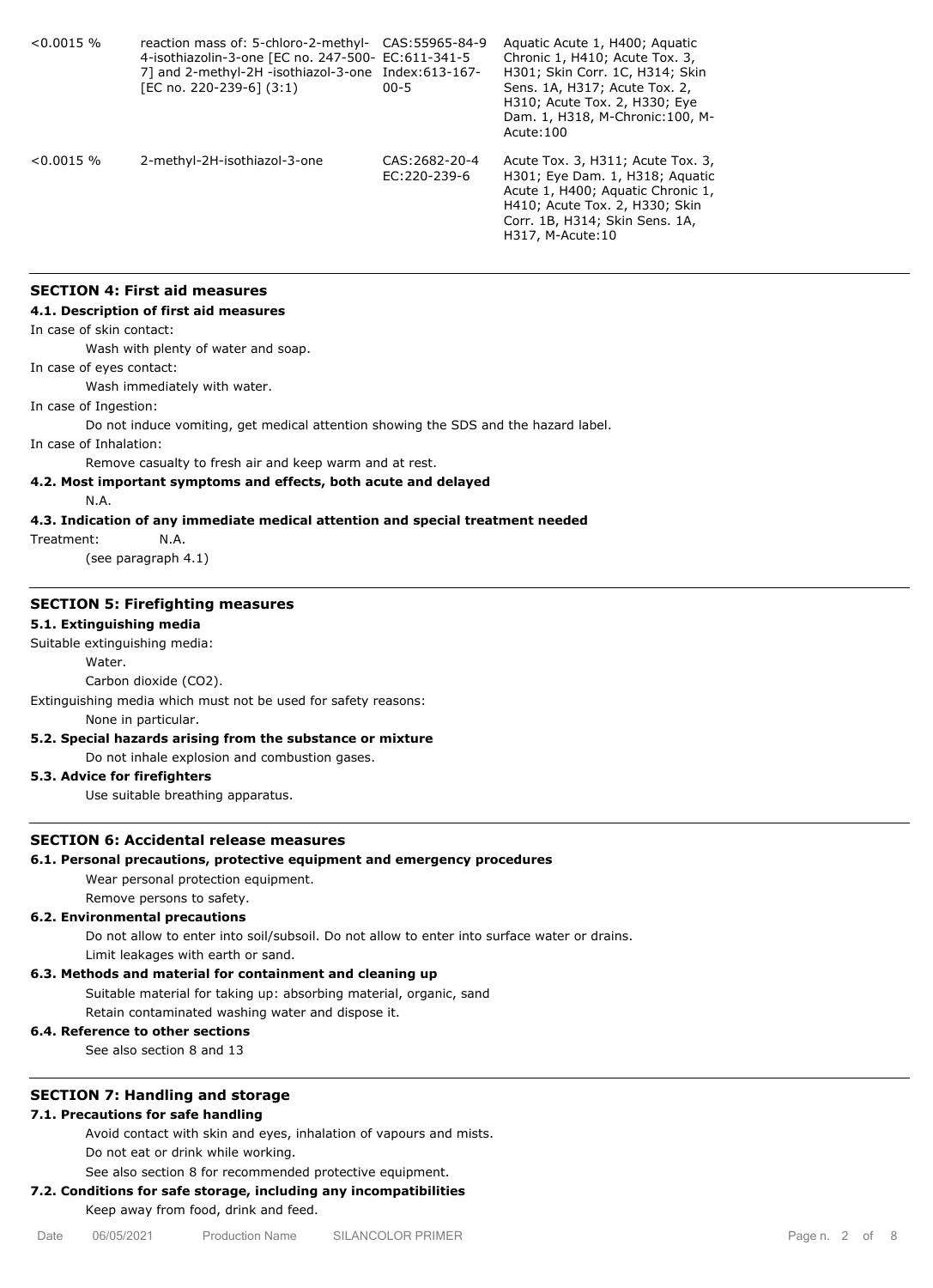# Incompatible materials: None in particular. Instructions as regards storage premises: Adequately ventilated premises.

# **7.3. Specific end use(s)**

Recommendation(s) None in particular Industrial sector specific solutions:

None in particular

# **SECTION 8: Exposure controls/personal protection 8.1. Control parameters**

# **List of components with OEL value**

| Component                                                                          | <b>OEL</b><br><b>Type</b>                                                      | Country        | <b>Ceiling Long</b> | Term<br>mg/m3 | Long<br>Term<br>ppm | Short<br>Term<br>mg/m3 | <b>Short</b><br><b>Term</b><br>ppm | <b>Behaviour Note</b> |                                                                                                                                                                                                                                                                      |
|------------------------------------------------------------------------------------|--------------------------------------------------------------------------------|----------------|---------------------|---------------|---------------------|------------------------|------------------------------------|-----------------------|----------------------------------------------------------------------------------------------------------------------------------------------------------------------------------------------------------------------------------------------------------------------|
| 2-methyl-2H-isothiazol-3- DFG<br>one                                               |                                                                                | <b>GERMANY</b> | C                   |               |                     | 0,4                    |                                    |                       |                                                                                                                                                                                                                                                                      |
|                                                                                    | <b>CHE</b>                                                                     | SWITZERLAND    |                     |               |                     | 0,4                    |                                    |                       |                                                                                                                                                                                                                                                                      |
| 8.2. Exposure controls                                                             |                                                                                |                |                     |               |                     |                        |                                    |                       |                                                                                                                                                                                                                                                                      |
| Eye protection:                                                                    |                                                                                |                |                     |               |                     |                        |                                    |                       |                                                                                                                                                                                                                                                                      |
| Not needed for normal use. Anyway, operate according good working practices.       |                                                                                |                |                     |               |                     |                        |                                    |                       |                                                                                                                                                                                                                                                                      |
| Protection for skin:                                                               |                                                                                |                |                     |               |                     |                        |                                    |                       |                                                                                                                                                                                                                                                                      |
| No special precaution must be adopted for normal use.                              |                                                                                |                |                     |               |                     |                        |                                    |                       |                                                                                                                                                                                                                                                                      |
| Protection for hands:                                                              |                                                                                |                |                     |               |                     |                        |                                    |                       |                                                                                                                                                                                                                                                                      |
| Suitable materials for safety gloves; EN ISO 374:                                  |                                                                                |                |                     |               |                     |                        |                                    |                       |                                                                                                                                                                                                                                                                      |
|                                                                                    | Polychloroprene - CR: thickness $> = 0.5$ mm; breakthrough time $> = 480$ min. |                |                     |               |                     |                        |                                    |                       |                                                                                                                                                                                                                                                                      |
|                                                                                    | Nitrile rubber - NBR: thickness $>=0.35$ mm; breakthrough time $>=480$ min.    |                |                     |               |                     |                        |                                    |                       |                                                                                                                                                                                                                                                                      |
|                                                                                    | Butyl rubber - IIR: thickness $> = 0.5$ mm; breakthrough time $> = 480$ min.   |                |                     |               |                     |                        |                                    |                       |                                                                                                                                                                                                                                                                      |
| Fluorinated rubber - FKM: thickness $> = 0.4$ mm; breakthrough time $> = 480$ min. |                                                                                |                |                     |               |                     |                        |                                    |                       |                                                                                                                                                                                                                                                                      |
| Respiratory protection:                                                            |                                                                                |                |                     |               |                     |                        |                                    |                       |                                                                                                                                                                                                                                                                      |
| information.                                                                       |                                                                                |                |                     |               |                     |                        |                                    |                       | Personal Protective Equipment should comply with relevant CE standards (as EN ISO 374 for gloves and EN ISO 166 for goggles),<br>correctly maintained and stored. Consult the supplier to check the suitability of equipment against specific chemicals and for user |
| Hygienic and Technical measures                                                    |                                                                                |                |                     |               |                     |                        |                                    |                       |                                                                                                                                                                                                                                                                      |
| N.A.                                                                               |                                                                                |                |                     |               |                     |                        |                                    |                       |                                                                                                                                                                                                                                                                      |
| Appropriate engineering controls:                                                  |                                                                                |                |                     |               |                     |                        |                                    |                       |                                                                                                                                                                                                                                                                      |
| N.A.                                                                               |                                                                                |                |                     |               |                     |                        |                                    |                       |                                                                                                                                                                                                                                                                      |

# **SECTION 9: Physical and chemical properties**

# **9.1. Information on basic physical and chemical properties**

| . Information on basic physical and chemical properties                                                           |
|-------------------------------------------------------------------------------------------------------------------|
| Physical state: Liquid                                                                                            |
| Appearance and colour: liquid Opaque                                                                              |
| Odour: Characteristic                                                                                             |
| Odour threshold: N.A.                                                                                             |
| pH: 8.00                                                                                                          |
| Melting point / freezing point: N.A.                                                                              |
| Initial boiling point and boiling range: $100 \degree C$ (212 °F)                                                 |
| Flash point: N.A.                                                                                                 |
| Evaporation rate: N.A.                                                                                            |
| Upper/lower flammability or explosive limits: N.A.                                                                |
| Vapour density: N.A.                                                                                              |
| Vapour pressure: N.A.                                                                                             |
| Relative density: 1.00 g/cm3                                                                                      |
| Solubility in water: dispersible                                                                                  |
| Partition coefficient (n-octanol/water): N.A.<br>- This product is a mixture                                      |
| - No explosive or spontaneous ignition in contact with air at room temperature<br>Auto-ignition temperature: N.A. |
| Decomposition temperature: N.A.                                                                                   |
| Viscosity: 20.00 cPs                                                                                              |
| - No components with explosive properties<br>Explosive properties: $=$                                            |
| Oxidizing properties: N.A.<br>- No component with oxidizing properties                                            |
|                                                                                                                   |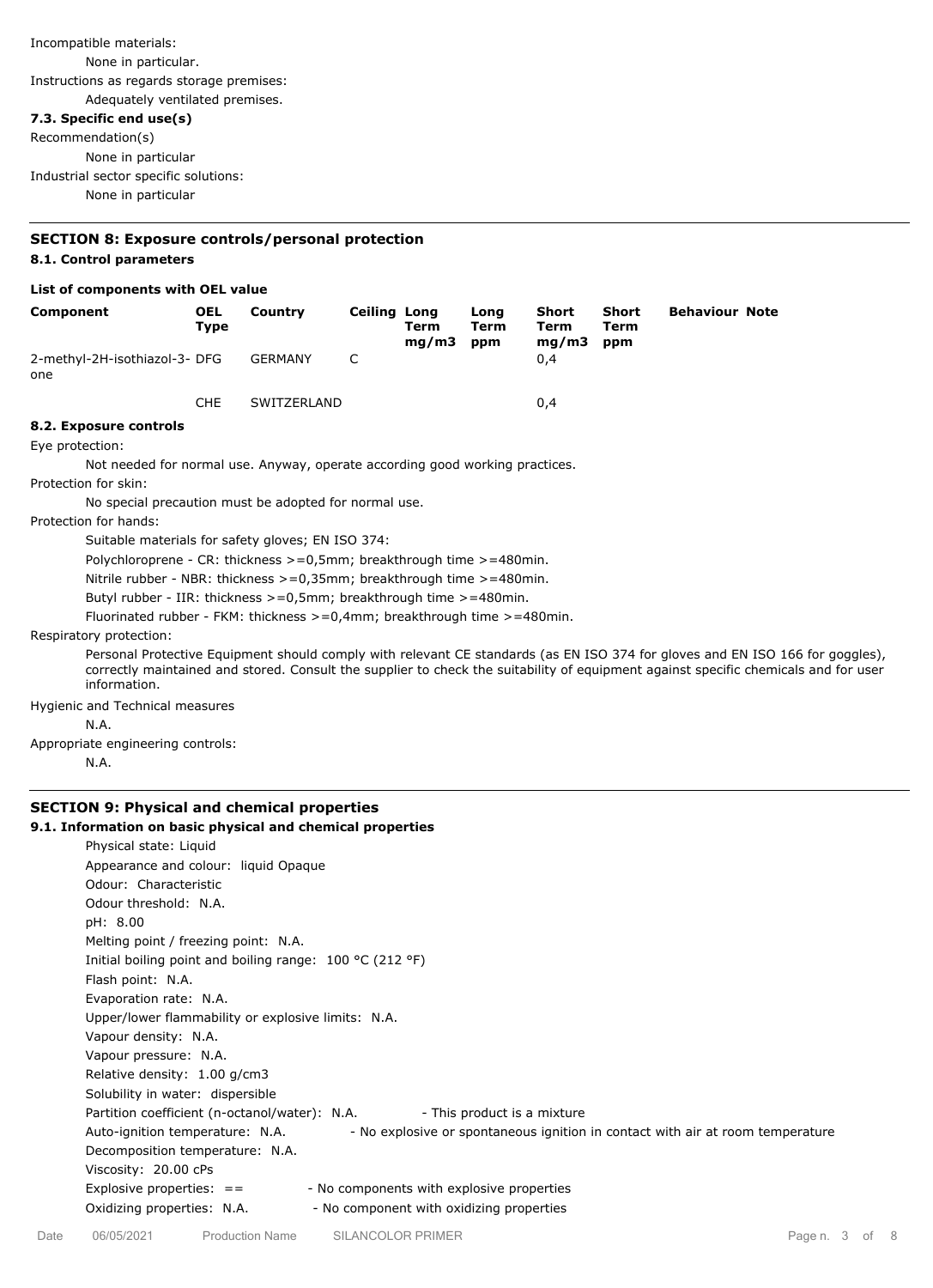Solid/gas flammability: N.A.

# **9.2. Other information**

No additional information

# **SECTION 10: Stability and reactivity**

#### **10.1. Reactivity**

Stable under normal conditions

# **10.2. Chemical stability**

Stable under normal conditions

# **10.3. Possibility of hazardous reactions**

None.

# **10.4. Conditions to avoid**

Stable under normal conditions.

# **10.5. Incompatible materials**

None in particular.

**10.6. Hazardous decomposition products** None.

# **SECTION 11: Toxicological information**

#### **11.1. Information on toxicological effects**

# **Toxicological information of the mixture:**

There is no toxicological data available on the mixture. Consider the individual concentration of each component to assess toxicological effects resulting from exposure to the mixture.

### **Toxicological information on main components of the mixture:**

| 1,2-benzisothiazol-3(2H)- a) acute toxicity<br>one; 1,2-benzisothiazolin-<br>3-one                                                                                             | LD50 Oral Rat = $1020$ mg/kg         |
|--------------------------------------------------------------------------------------------------------------------------------------------------------------------------------|--------------------------------------|
| reaction mass of: 5- a) acute toxicity<br>chloro-2-methyl-4-<br>isothiazolin-3-one [EC no.<br>247-500-7] and 2-<br>methyl-2H -isothiazol-3-<br>one [EC no. 220-239-6]<br>(3:1) | LD50 Oral Rat = $457 \text{ mg/kg}$  |
|                                                                                                                                                                                | LC50 Inhalation Rat = $2,36$ mg/l 4h |
|                                                                                                                                                                                | LD50 Skin Rabbit = $660$ mg/kg       |
|                                                                                                                                                                                | LD50 Oral Rat = 53 mg/kg             |
| 2-methyl-2H-isothiazol-3- a) acute toxicity<br>one                                                                                                                             | LD50 Oral Rat $>$ 183 mg/kg          |
|                                                                                                                                                                                | LD50 Skin Rat = 242 mg/kg            |
|                                                                                                                                                                                | LD50 Skin Rabbit = 200 mg/kg         |
|                                                                                                                                                                                | LD50 Oral Rat 232 mg/kg              |
|                                                                                                                                                                                | LD50 Oral Rat = $120 \text{ mg/kg}$  |
|                                                                                                                                                                                | LC50 Inhalation Rat = $0,11$ mg/l 4h |
|                                                                                                                                                                                |                                      |

## **If not differently specified, the information required in Regulation (EU)2015/830 listed below must be considered as**

- **N.A.**
- a) acute toxicity b) skin corrosion/irritation
- c) serious eye damage/irritation
- 
- d) respiratory or skin sensitisation
- e) germ cell mutagenicity
- f) carcinogenicity
- g) reproductive toxicity
- h) STOT-single exposure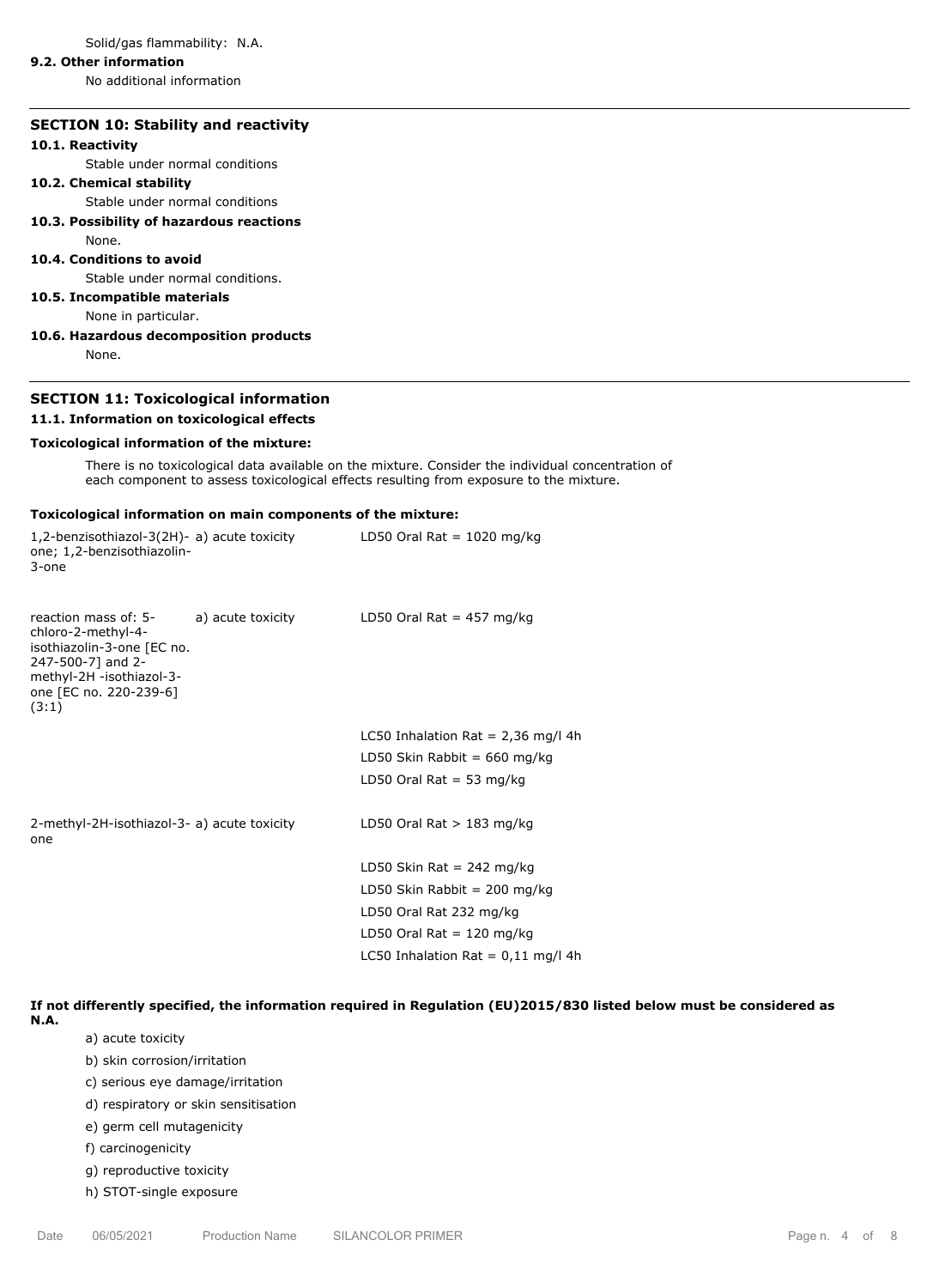Toxicological kinetics, metabolism and distribution information

i) STOT-repeated exposure

j) aspiration hazard

# **SECTION 12: Ecological information**

# **12.1. Toxicity**

Adopt good working practices, so that the product is not released into the environment. Eco-Toxicological Information:

| List of components with eco-toxicological properties                                                                                                                              |                                                    |                                                                    |  |  |  |
|-----------------------------------------------------------------------------------------------------------------------------------------------------------------------------------|----------------------------------------------------|--------------------------------------------------------------------|--|--|--|
| Component                                                                                                                                                                         | Ident. Numb.                                       | <b>Ecotox Infos</b>                                                |  |  |  |
| 1,2-benzisothiazol-3(2H)-one; 1,2- CAS: 2634-33-5 -<br>benzisothiazolin-3-one                                                                                                     | EINECS: 220-120-9<br>- INDEX: 613-088-<br>$00 - 6$ | a) Aquatic acute toxicity : LC50 Fish = $2,15000$ mg/L             |  |  |  |
|                                                                                                                                                                                   |                                                    | b) Aquatic chronic toxicity : NOEC Algae = $0.04030$ mg/L 72h      |  |  |  |
|                                                                                                                                                                                   |                                                    | b) Aquatic chronic toxicity : $EC50$ Algae = 0,11000 mg/L 72h      |  |  |  |
| reaction mass of: 5-chloro-2-<br>methyl-4-isothiazolin-3-one [EC<br>no. 247-500-7] and 2-methyl-2H - - INDEX: 613-167-<br>isothiazol-3-one [EC no. 220-239- 00-5<br>$6$ ] $(3:1)$ | CAS: 55965-84-9 -<br>EINECS: 611-341-5             | a) Aquatic acute toxicity : EC50 Daphnia = $0,12 \text{ mg/L } 48$ |  |  |  |
|                                                                                                                                                                                   |                                                    | a) Aquatic acute toxicity : $LC50$ Fish = 0,22 mg/L 96             |  |  |  |
|                                                                                                                                                                                   |                                                    | a) Aquatic acute toxicity : EC50 Algae = $0,048$ mg/L 72           |  |  |  |
|                                                                                                                                                                                   |                                                    | b) Aquatic chronic toxicity : NOEC Algae = $0,0012$ mg/L 72        |  |  |  |
|                                                                                                                                                                                   |                                                    | b) Aquatic chronic toxicity : NOEC Fish = $0.098$ mg/L - 28 d      |  |  |  |
|                                                                                                                                                                                   |                                                    | b) Aquatic chronic toxicity : NOEC Daphnia = $0,004$ mg/L - 21 d   |  |  |  |
| 2-methyl-2H-isothiazol-3-one                                                                                                                                                      | CAS: 2682-20-4 -<br>EINECS: 220-239-6              | a) Aquatic acute toxicity : LC50 Fish = mg/L 96                    |  |  |  |
|                                                                                                                                                                                   |                                                    | a) Aquatic acute toxicity : LC50 Daphnia = mg/L 48                 |  |  |  |
|                                                                                                                                                                                   |                                                    | a) Aquatic acute toxicity : EC50 Algae = mg/L 72                   |  |  |  |
|                                                                                                                                                                                   |                                                    | b) Aquatic chronic toxicity : NOEC Daphnia = mg/L                  |  |  |  |
| 12.2. Persistence and degradability                                                                                                                                               |                                                    |                                                                    |  |  |  |
| N.A.                                                                                                                                                                              |                                                    |                                                                    |  |  |  |
| 12.3. Bioaccumulative potential                                                                                                                                                   |                                                    |                                                                    |  |  |  |
| N.A.                                                                                                                                                                              |                                                    |                                                                    |  |  |  |
| 12.4. Mobility in soil                                                                                                                                                            |                                                    |                                                                    |  |  |  |
| N.A.                                                                                                                                                                              |                                                    |                                                                    |  |  |  |
| 12.5. Results of PBT and vPvB assessment                                                                                                                                          |                                                    |                                                                    |  |  |  |
|                                                                                                                                                                                   | No PBT/vPvB Ingredients are present                |                                                                    |  |  |  |
| 12.6. Other adverse effects<br>N.A.                                                                                                                                               |                                                    |                                                                    |  |  |  |

## **SECTION 13: Disposal considerations**

# **13.1. Waste treatment methods**

Recover if possible. In so doing, comply with the local and national regulations currently in force.

A waste code according to European waste catalogue (EWC) cannot be specified, due to dependence on the usage. Contact an authorized waste disposal service.

Product: Do not dispose of waste into sewers. Do not contaminate ponds, waterways or ditches with chemical or used container. Send to an authorized waste disposal service. Contaminated packaging: Empty remaining content. Dispose of as unused product. Do not re-use empty containers.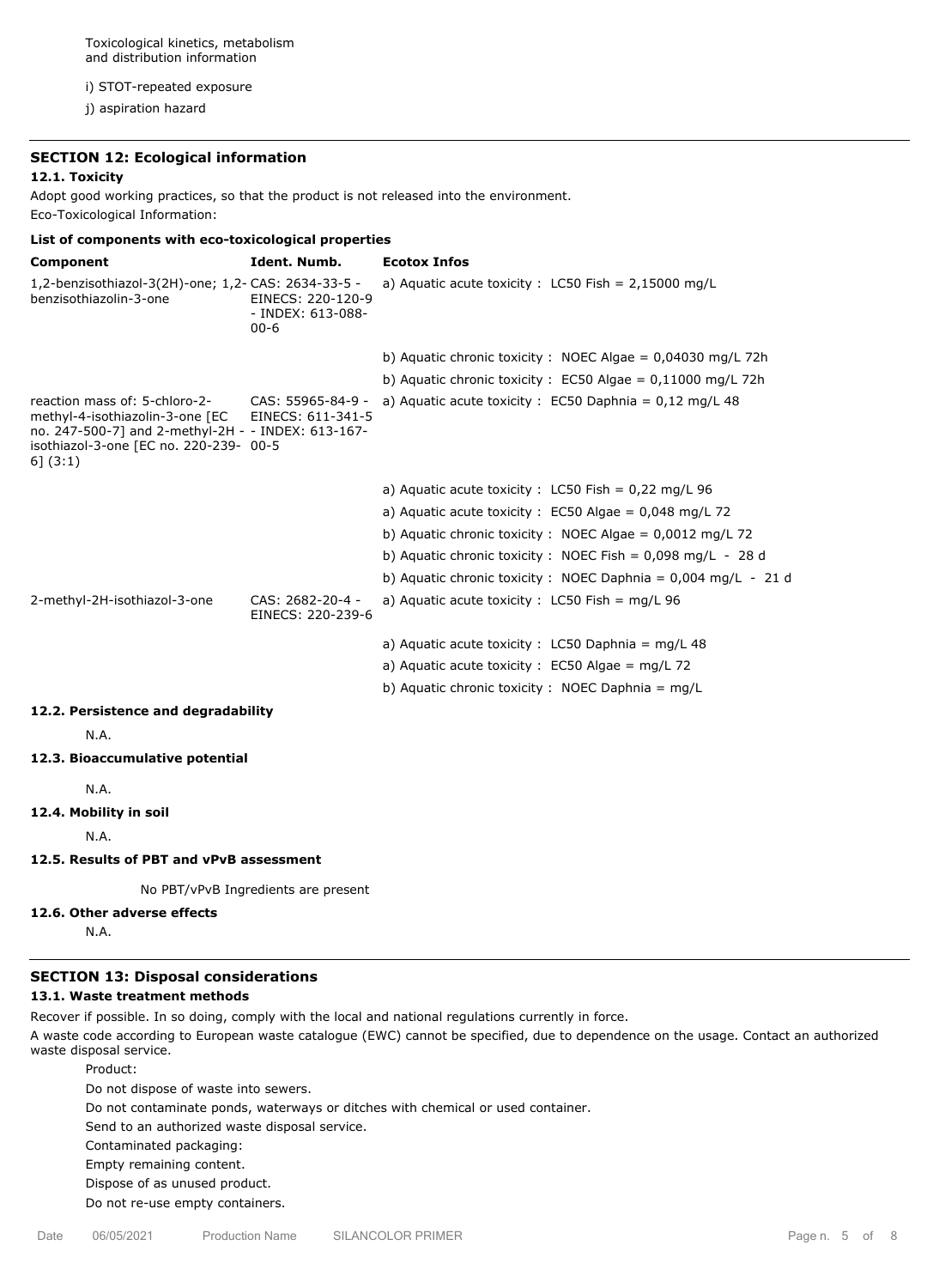## **SECTION 14: Transport information**

Not classified as dangerous in the meaning of transport regulations.

```
14.1. UN number
        N.A.
14.2. UN proper shipping name
        N.A.
14.3. Transport hazard class(es)
        N.A.
14.4. Packing group
        N.A.
14.5. Environmental hazards
        N.A.
14.6. Special precautions for user
        N.A.
Road and Rail ( ADR-RID ) :
        N.A.
        ADR-Hazard identification number: NA
Air ( IATA ) :
        N.A.
Sea ( IMDG ) :
        N.A.
```
**14.7. Transport in bulk according to Annex II of Marpol and the IBC Code**

N.A.

## **SECTION 15: Regulatory information**

**15.1. Safety, health and environmental regulations/legislation specific for the substance or mixture**

VOC (2004/42/EC) : 5 g/l

Dir. 98/24/EC (Risks related to chemical agents at work) Dir. 2000/39/EC (Occupational exposure limit values) Regulation (EC) n. 1907/2006 (REACH) Regulation (EU) 2015/830 Regulation (EC) n. 1272/2008 (CLP) Regulation (EC) n. 790/2009 (ATP 1 CLP) and (EU) n. 758/2013 Regulation (EU) n. 286/2011 (ATP 2 CLP) Regulation (EU) n. 618/2012 (ATP 3 CLP) Regulation (EU) n. 487/2013 (ATP 4 CLP) Regulation (EU) n. 944/2013 (ATP 5 CLP) Regulation (EU) n. 605/2014 (ATP 6 CLP) Regulation (EU) n. 2015/1221 (ATP 7 CLP) Regulation (EU) n. 2016/918 (ATP 8 CLP) Regulation (EU) n. 2016/1179 (ATP 9 CLP) Regulation (EU) n. 2017/776 (ATP 10 CLP) Provisions related to directive EU 2012/18 (Seveso III):

N.A.

**German Water Hazard Class (WGK)**

N.A.

**Restrictions related to the product or the substances contained according to Annex XVII Regulation (EC) 1907/2006 (REACH) and subsequent modifications:**

Restrictions related to the product: None

Restrictions related to the substances contained: 28

## **SVHC Substances:**

No data available

## **15.2. Chemical safety assessment**

No Chemical Safety Assessment has been carried out for the mixture.

## **SECTION 16: Other information**

This document was prepared by a competent person who has received appropriate training. Main bibliographic sources: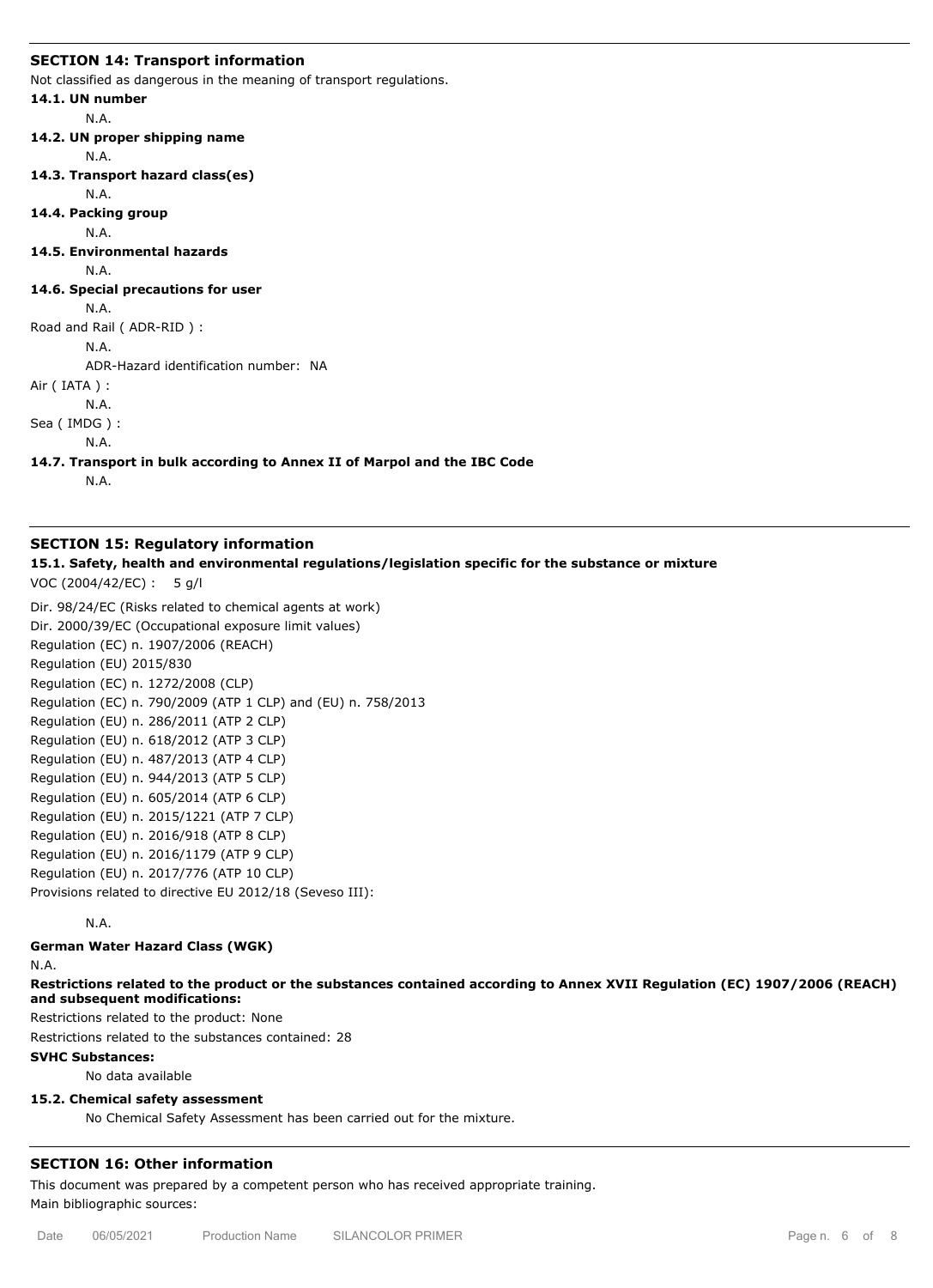ECDIN - Environmental Chemicals Data and Information Network - Joint Research Centre, Commission of the European Communities

SAX's DANGEROUS PROPERTIES OF INDUSTRIAL MATERIALS - Eight Edition - Van Nostrand Reinold

The information contained herein is based on our state of knowledge at the above-specified date. It refers solely to the product indicated and constitutes no guarantee of particular quality.

It is the duty of the user to ensure that this information is appropriate and complete with respect to the specific use intended.

This SDS cancels and replaces any preceding release.

Legend to abbreviations and acronyms used in the safety data sheet:

ACGIH: American Conference of Governmental Industrial Hygienists

ADR: European Agreement concerning the International Carriage of Dangerous Goods by Road.

AND: European Agreement concerning the International Carriage of Dangerous Goods by Inland Waterways

ATE: Acute Toxicity Estimate

ATEmix: Acute toxicity Estimate (Mixtures)

BCF: Biological Concentration Factor

BEI: Biological Exposure Index

BOD: Biochemical Oxygen Demand

CAS: Chemical Abstracts Service (division of the American Chemical Society).

CAV: Poison Center

CE: European Community

CLP: Classification, Labeling, Packaging.

CMR: Carcinogenic, Mutagenic and Reprotoxic

COD: Chemical Oxygen Demand

COV: Volatile Organic Compound

CSA: Chemical Safety Assessment

CSR: Chemical Safety Report

DMEL: Derived Minimal Effect Level

DNEL: Derived No Effect Level.

DPD: Dangerous Preparations Directive

DSD: Dangerous Substances Directive

EC50: Half Maximal Effective Concentration

ECHA: European Chemicals Agency

EINECS: European Inventory of Existing Commercial Chemical Substances.

ES: Exposure Scenario

GefStoffVO: Ordinance on Hazardous Substances, Germany.

GHS: Globally Harmonized System of Classification and Labeling of Chemicals.

IARC: International Agency for Research on Cancer

IATA: International Air Transport Association.

IATA-DGR: Dangerous Goods Regulation by the "International Air Transport Association" (IATA).

IC50: half maximal inhibitory concentration

ICAO: International Civil Aviation Organization.

ICAO-TI: Technical Instructions by the "International Civil Aviation Organization" (ICAO).

IMDG: International Maritime Code for Dangerous Goods.

INCI: International Nomenclature of Cosmetic Ingredients.

IRCCS: Scientific Institute for Research, Hospitalization and Health Care

KSt: Explosion coefficient.

LC50: Lethal concentration, for 50 percent of test population.

LD50: Lethal dose, for 50 percent of test population.

LDLo: Leathal Dose Low

N.A.: Not Applicable

N/A: Not Applicable

N/D: Not defined/ Not available

NA: Not available

NIOSH: National Institute for Occupational Safety and Health

NOAEL: No Observed Adverse Effect Level

OSHA: Occupational Safety and Health Administration.

PBT: Persistent, Bioaccumulative and Toxic

PGK: Packaging Instruction

PNEC: Predicted No Effect Concentration.

PSG: Passengers

RID: Regulation Concerning the International Transport of Dangerous Goods by Rail.

STEL: Short Term Exposure limit.

STOT: Specific Target Organ Toxicity.